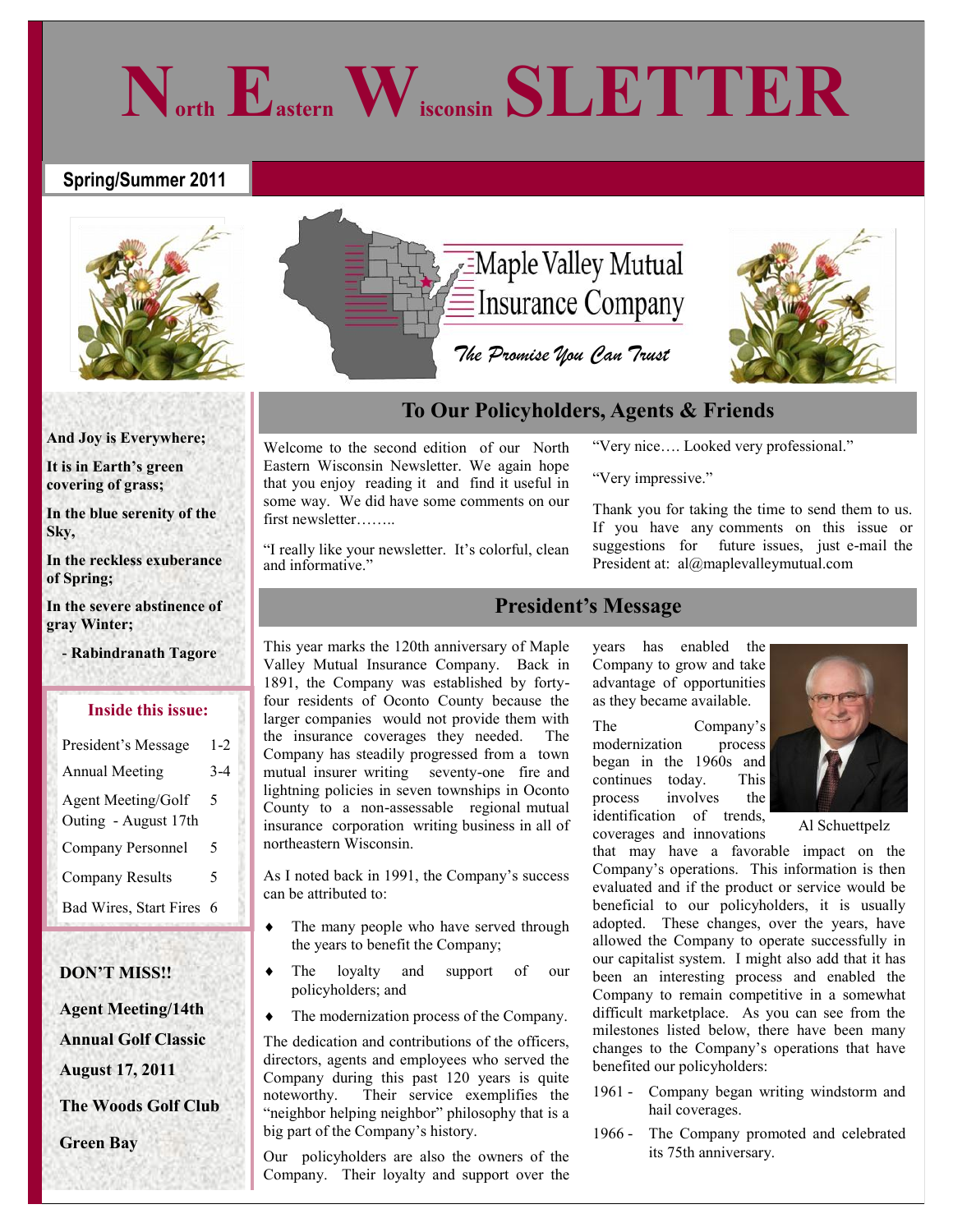# **Page 2 President's Message Continued**

- 1970 Company began writing Farmowners and Homeowners policies.
- 1982 The Company expanded into Commercial lines and began offering a comprehensive package policy to small businesses.
- 1986 A computerized insurance processing system was installed to improve productivity and hold down costs.
- 1987 The Company became a nonassessable regional insurance carrier and expanded its writing territory to fourteen counties in northeastern Wisconsin.
	- Following an extensive remodeling project, the Company moved its home office to our present location at 304 North Rosera (Old Hwy 141), Lena, Wisconsin.
- 1989 Farm and Personal Umbrella policies were made available to the Company's Policyholders.
- 1991 The Company celebrated its centennial at St. Charles Parish grounds, East Main Street, Lena, Wisconsin.
- 1992 The Company was one of the first smaller mutuals in the nation to receive an A (EXCELLENT) rating from the A.M. Best Company.
- 1995 Kossuth Mutual Insurance Company, Francis Creek, Wisconsin merged into Maple Valley Mutual Insurance Company.
- 2005 The Company established a website at www.maplevalleymutual.com.
	- Company's surplus (net worth) exceeds \$5 million.
- 2007 A Businessowners policy was made available to small businesses in the Company's writing territory.
- 2010 Company's admitted assets exceed \$10 million.
	- The Company finished the expansion of its writing territory to twenty one counties in northeastern Wisconsin, updated the Company's logo and established the following slogan for the Company….….

"The Promise You Can Trust."

# **Growth of the Company - 1960 to 2010**





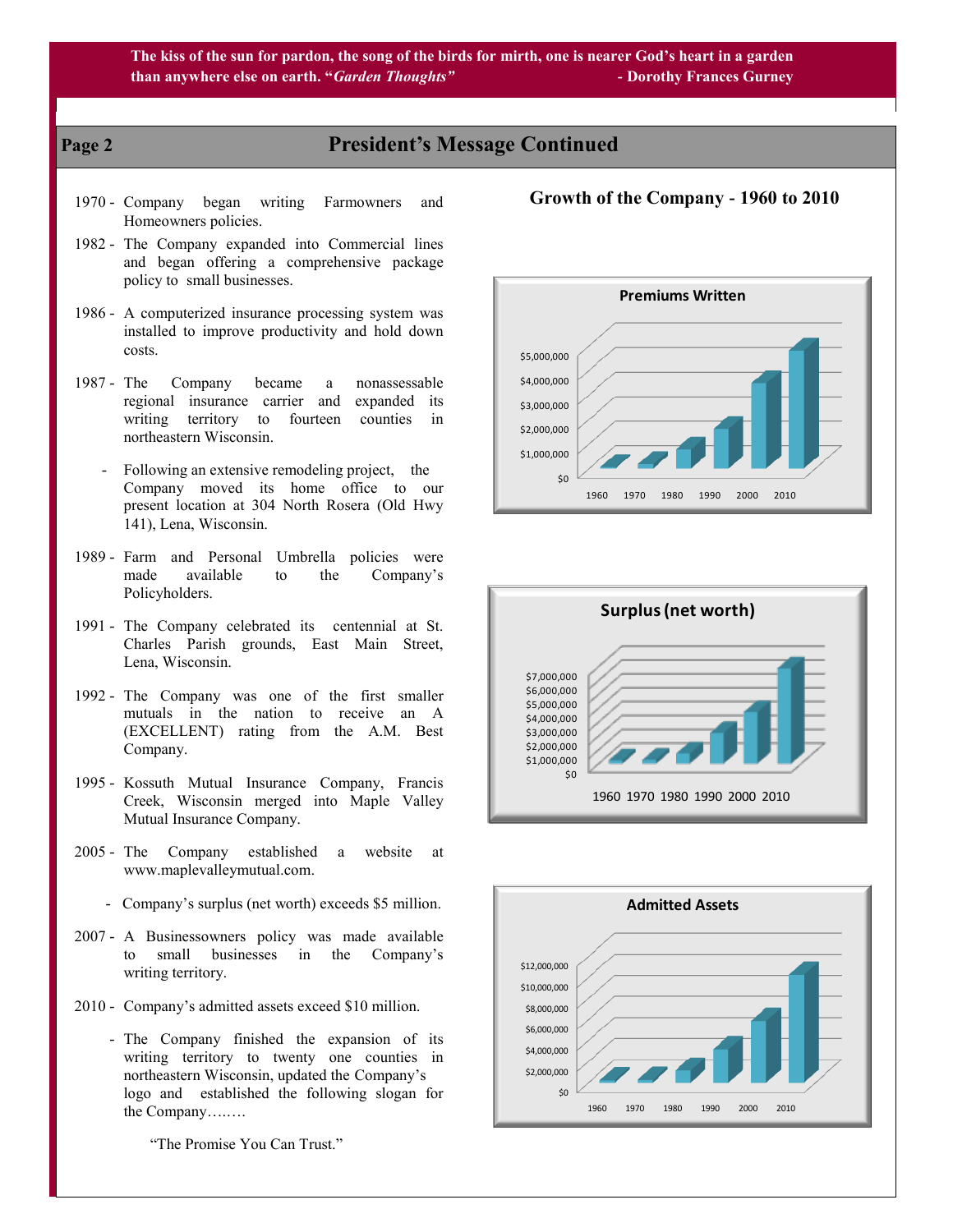**We grow great by dreams. All big men are dreamers. They see things in the soft haze of a spring day or in the red fire of a long winter's evening. Some of us let these great dreams die, but others nourish and protect them; nurse them through bad days till they bring them to the sunshine and light which comes always to those who sincerely hope that their dreams will come true. - Woodrow Wilson** 

# **Page 3 120th Annual Meeting - - March 22, 2011**

On March 22nd, Maple Valley Mutual Insurance Company held its 120th Annual Meeting for policyholders at The Ravine on Manitowoc Road in Green Bay. Approximately 200 policyholders, guests and employees were in attendance.

Following an invocation by Randall Gomoll, a chicken dinner was enjoyed by all.

Chairman Richard Gilles called the annual meeting to order at 12:15. Special guests, agents, directors and company personnel were introduced by the President.

In his Report to the Policyholders, Chairman Richard Gilles talked about the changes that were made to the Company's Farmowners, Dwelling, Commercial and Homeowners programs. He also spoke briefly on the changes related to some of the agencies representing the Company. He also reported on the changes that were made to the Company's mutual insurance processing system and the continuation of the Company's A- (EXCELLENT) rating with the A. M. Best Company.

In presenting his reports, President Al Schuettpelz reported that calendar year 2010 was another successful year for the Company. He noted that written premiums increased by \$42,513, the Company's gross loss ratio came in at a favorable 47% and underwriting expenses showed a decrease of 9.9%. He also reported that the Company's net worth (surplus) increased by \$264,000 to a new total of \$6,870,575. Mr. Schuettpelz also talked about the Company's reinsurance costs verses reinsurance recoveries, the expansion of the Company's writing territory to twenty-one counties in northeastern Wisconsin, the Company's new logo and a new Agency plaque that has been placed in the agencies that represent the Company. He also spoke briefly about the Company's  $120<sup>th</sup>$  anniversary and some of the highlights of the past years and what the Company has tried to accomplish during this time. He concluded his remarks by thanking the policyholders for their support and for attending the Annual Meeting.

Re-elected to the Board of Directors for three year terms were: Thomas Bitters, Lena, Kenneth Rosner, Crivitz and Al Schuettpelz, De Pere. Other Directors of the Company are Richard Gilles, Lena, Randall Gomoll, Green Bay, John Matravers, Oconto, John Van Drisse, Luxemburg, Gary Wolf, Bonduel and Francis Wranosky, Oconto Falls.

Renee Wirtz was honored for her 20 years of service as an Employee and Gary Wolf was honored for his 10 years of service as a Director.

At the Board of Director's following meeting, the Board reelected Richard E. Gilles, Chairman of the Board, Alvin H. Schuettpelz, President and General Manager and John H. Matravers, Vice-Chairman and Secretary.



(L to R) Re-elected to three year terms as Director were: Tom Bitters, Ken Rosner and Al Schuettpelz.



Al Schuettpelz, President, presents Renee Wirtz, Vice President – Operations with a 20 year service award  $\&$  gift.



Al Schuettpelz, President, presents Gary Wolf, Director with a 10 year service award and gift.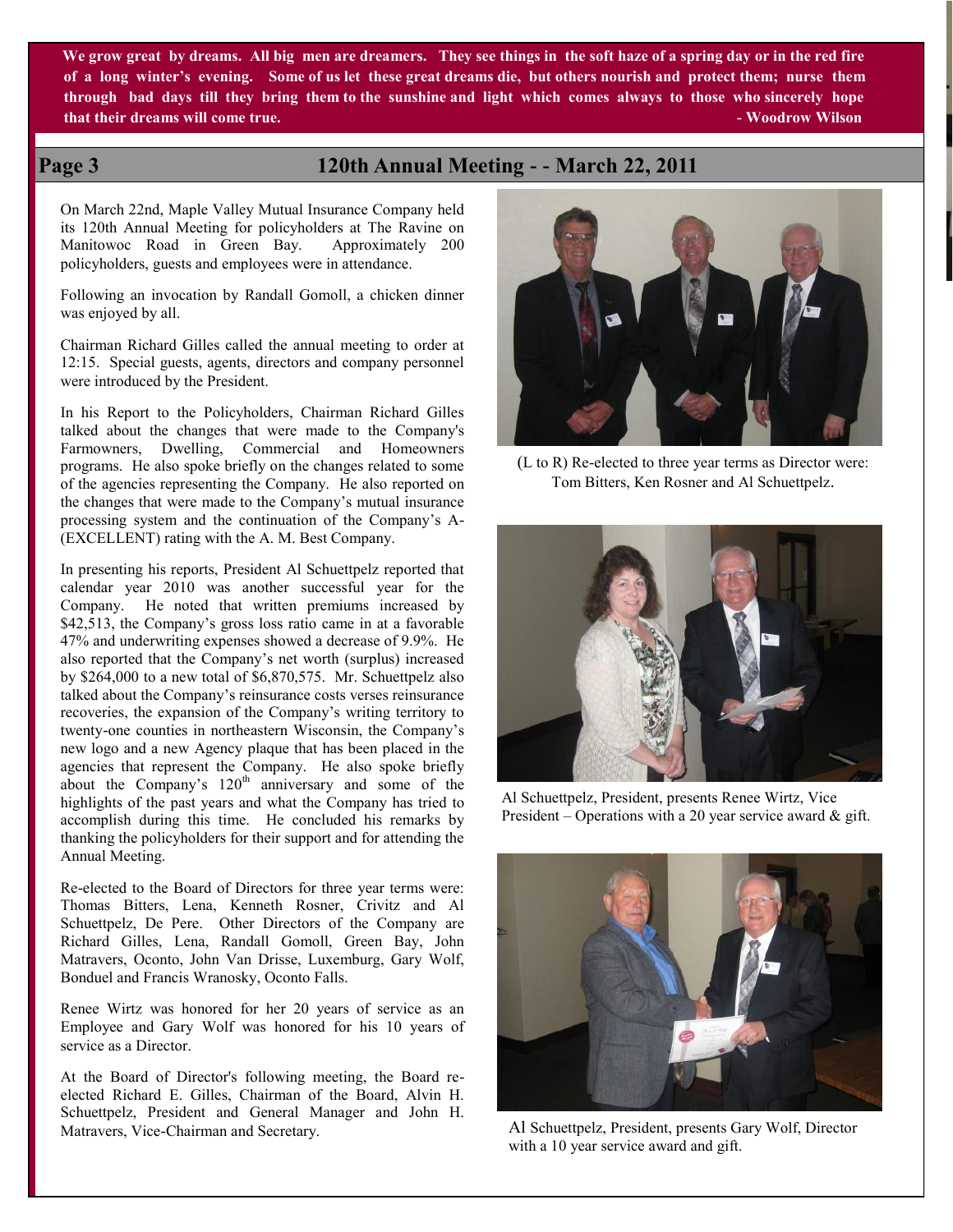# **Page 4 120th Annual Meeting continued**







Chairman R. Gilles Vice Chmn/Sec. J. Matravers



W. McCarthy, M. Koch, M. Ziesmer, R. Wirtz & K. Bitters G. VanDrisse, B. VanDrisse, M. Walston & B. Siebold





 Al Schuettpelz, President & CEO gives his report. Other Directors (L to R): Richard Gilles, Chairman, John Matravers, Vice Chairman/Secretary, Randall Gomoll, Kenneth Rosner, Gary Wolf and Thomas Bitters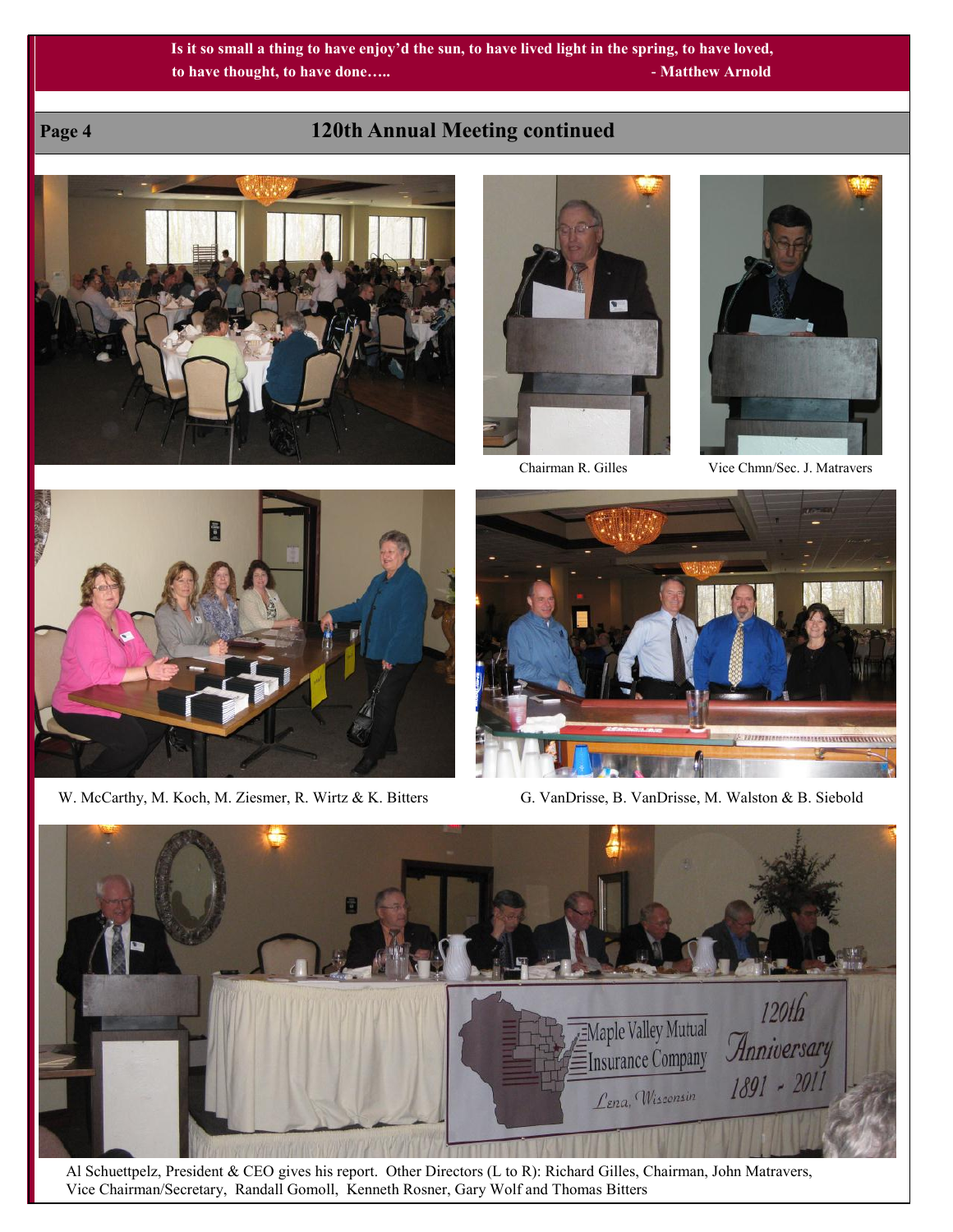**So during those first moments of the day, which are yours and yours alone, you can circumvent these boundaries and concentrate fully on spiritual matters. And this gives you the opportunity to plan the time management of the entire day. - Menachem Mendel Schneerson**

# **Page 5 Fourteenth Annual Golf Classic and Agent Meeting**

Make plans now to join us on **August 17th** for our **Fourteenth Annual Golf Classic and Agent Meeting.** This event will be held at **The Woods Golf Club**, 530 Erie Road, Green Bay, WI.

During the meeting, we will focus on product revisions, Company results, loss prevention information, the insurance marketplace and other items of interest.

For the non-golfers, there will be tours of the **Green Bay Botanical Garden** and **Lambeau Field**. Registration forms will follow the end of June.

### **Gannett Media Golf Guide's description of The Woods Golf Course:**

Green Bay's only 18 hole public golf course. The Woods has a full service pro shop, bar and grill and banquet facility serving up to 400 people, perfect for any outing or other special occasion. The Woods prides itself in being the area's leading golf outing specialist. The Golf Course has a rating of 69.2, slope of 127 and yardage of 6,181 and plays to a par 71. The front nine is longer and more open, while the back nine requires positioning as it winds its way around a portion of Baird's Creek Parkway. A fun course for the golfer of any level.

 **Company Personnel and Information** 

## **PERSONNEL**

# **E-MAIL ADDRESSES**

Al Schuettpelz, President Renee Wirtz, Vice President - Operations Bob Vanderheiden, Claims Manager Bob Bonnin, Loss Prevention Carol Reinhardt, Finance Wanda McCarthy, Personal Lines Underwriter Mary Koch, Farm Underwriter Michelle Ziesmer, Comm. & Pers. Lines Underwriter Diane Tisch, Receptionist & Claims Assistant

al@maplevalleymutual.com renee@maplevalleymutual.com bobv@maplevalleymutual.com bobb@maplevalleymutual.com general@maplevalleymutual.com wanda@maplevalleymutual.com mary@maplevalleymutual.com michelle@maplevalleymutual.com diane@maplevalleymutual.com

### **ADDRESS**

304 North Rosera (Old Hwy 141) P.O. Box 59 Lena, WI 54139-0059

**WEBSITE**

www.maplevalleymutual.com

**PHONE NUMBERS**

(920) 829-5525 or 800-23MAPLE

# **Company Results For First Three Months**

**The following are Maple Valley Mutual's Operating Results for the first three months as compared to the previous year:**

|                                       | 2011        | 2010          |
|---------------------------------------|-------------|---------------|
| <b>UNDERWRITING INCOME</b>            |             |               |
| Direct premiums written               | \$1,028,193 | S.<br>994,120 |
| <b>Premiums earned</b>                | 1,172,155   | 1,175,325     |
| <b>Cost of reinsurance</b>            | 303,445     | 305,920       |
| Net premiums earned                   | 868,710     | 869,405       |
| <b>LOSSES INCURRED</b>                |             |               |
| <b>Losses incurred</b>                | 701,805 *   | 101,660       |
| <b>Reinsurance recoveries</b>         | 322,924     | (108, 892)    |
| <b>Net losses incurred</b>            | 378,881     | 210,552       |
| <b>NET LOSS ADJUSTMENT EXPENSES</b>   | 92,853      | 76,084        |
| <b>OTHER UNDERWRITING EXPENSES</b>    | 345,692     | 335,408       |
| <b>TOTAL LOSSES/EXPENSES INCURRED</b> | 817,426     | 622,044       |
| <b>NET UNDERWRITING INCOME</b>        | 51,284      | 247,361       |
| <b>INVESTMENT/OTHER INCOME</b>        | 115,961     | 106,487       |
| <b>NET INCOME BEFORE TAXES</b>        | 167,245     | 353,848       |
| <b>SURPLUS</b>                        | 7,016,109   | 6,871,780     |

**\* Includes a significant reserve increase for a B.I. claim that occurred 3 years ago.**